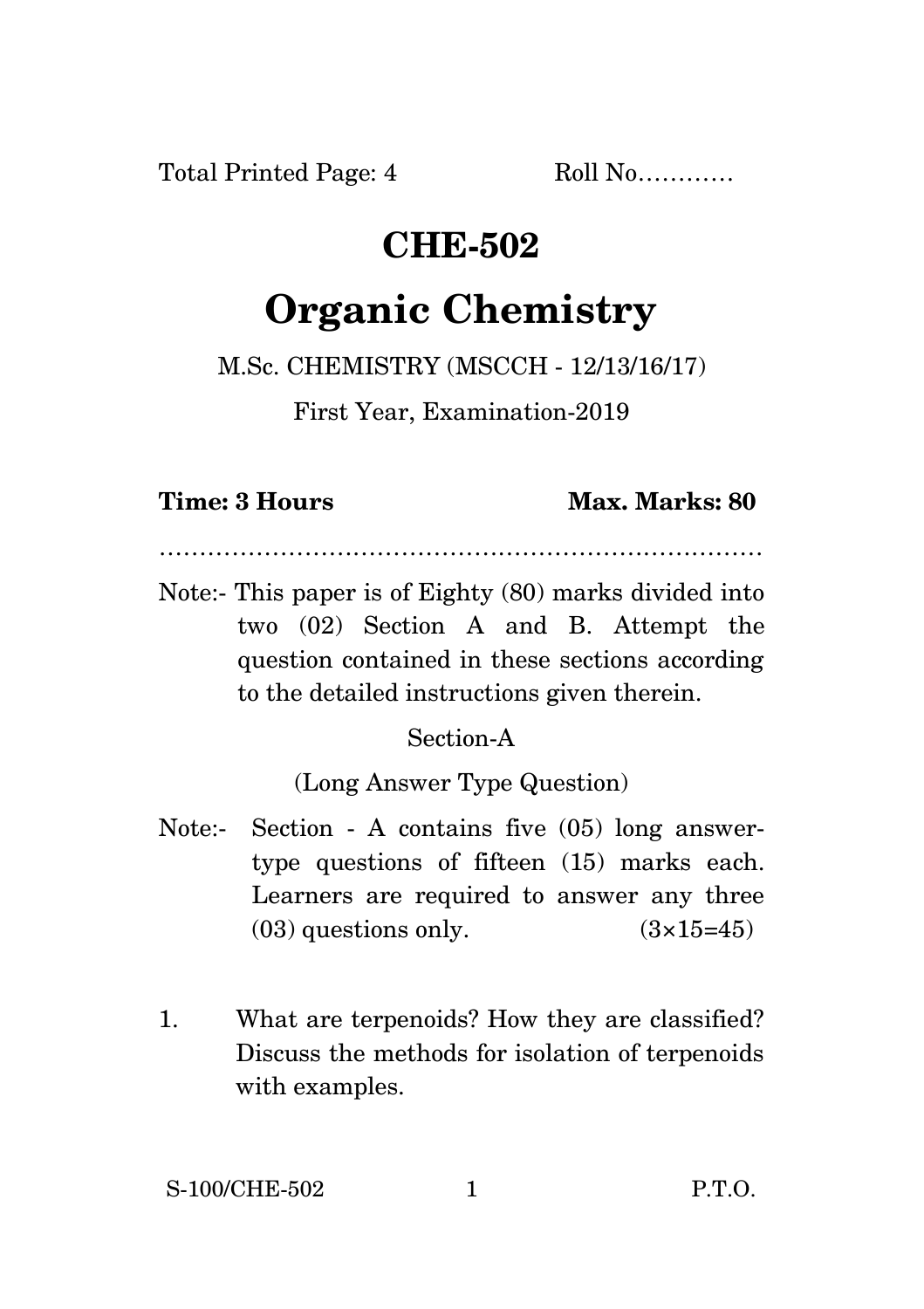2. (a) How configurations differ from conformations? Discuss with examples.

> (b) Discuss the factors affecting  $SN_1$  and  $SN_2$ reaction.

> (c) Identify the chiral centres and assign R.S. nomenctatures to the following molecules.



3. Define the terms aromaticity, non-aromaticity and anti-aromaticity. Discuss type of aromaticity in following organic molecules.



- 4. Describe in brief
	- (a) Killiani Fisher synthsis
	- (b) N.G.P
	- (c) Electrophilic substitution reaction
	- (d) Synthesis of carbozole
	- (e) Cellulose
- 5. What are carbohydrates? How they are classified? Discuss.
	- 1- Mutarotation
	- 2- Osazone formation

#### S-100/CHE-502 2 P.T.O.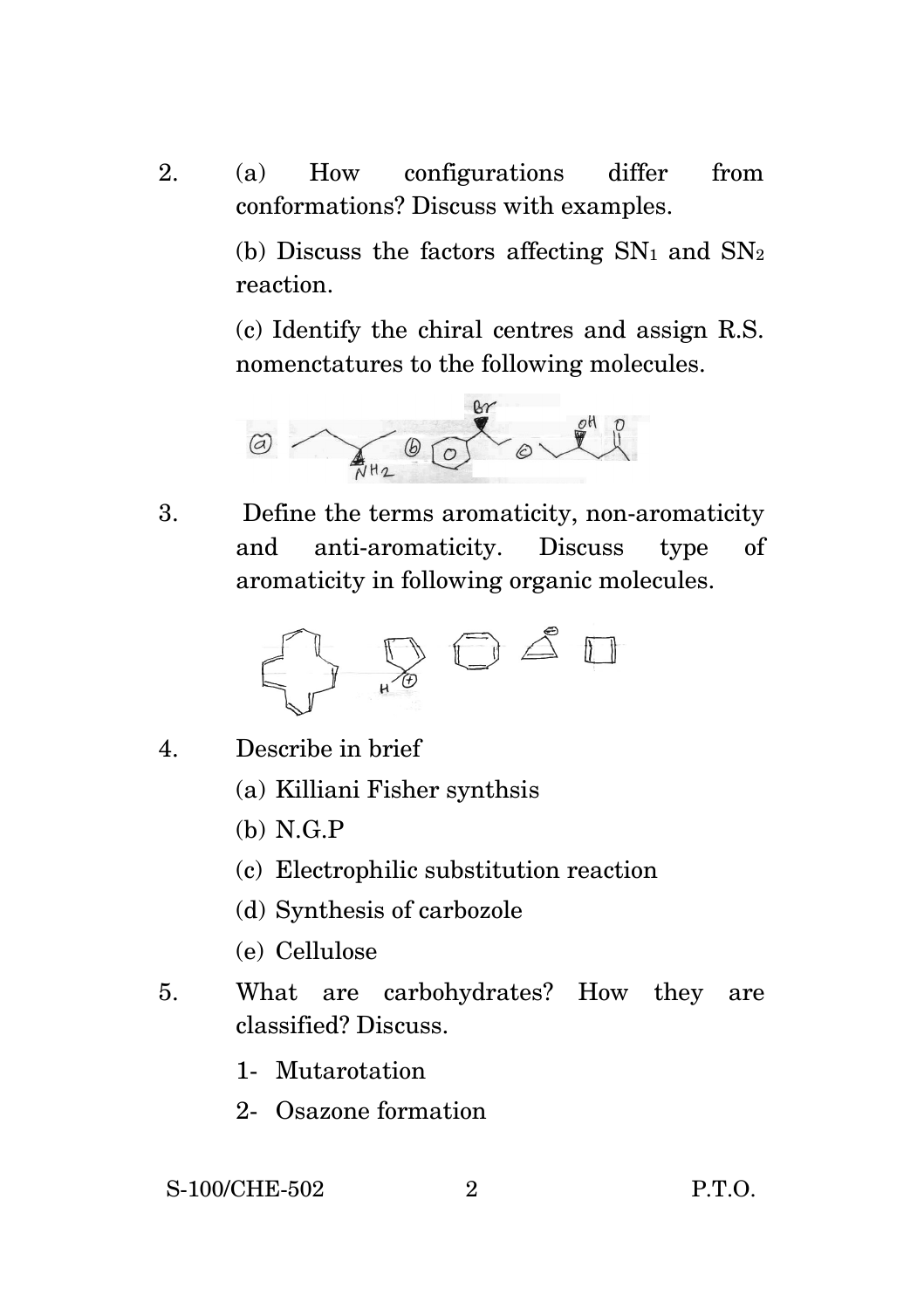#### Section-B

(Short Answer Type Question)

- Note:- Section-B contains eight (08) short answer type questions of seven (07) marks each. Learners are required to answer any five (05) questions only.  $(5 \times 7 = 35)$
- 1. (a) Write nomendacture of following hiterocyclic compounds.



- (b) Why is azulene aromatic?
- 2. Explain the following with examples.
	- (a) Enantiomers
	- (b) Diasteriorisomers
	- (c) Meso compounds
- 3. Discuss the following compititive reactions?
	- $(1)$  SN<sub>1</sub> V<sub>s</sub> SN<sub>2</sub>
	- $(2)$  E<sub>1</sub> V<sub>s</sub> S<sub>N</sub>

Discuss energy profile diagrams of each.

- 4. (a) What is Baker and Nathan effect? Discuss its importance in electronic displacement during reaction.
	- (b) Describe in brief the absolute configuration